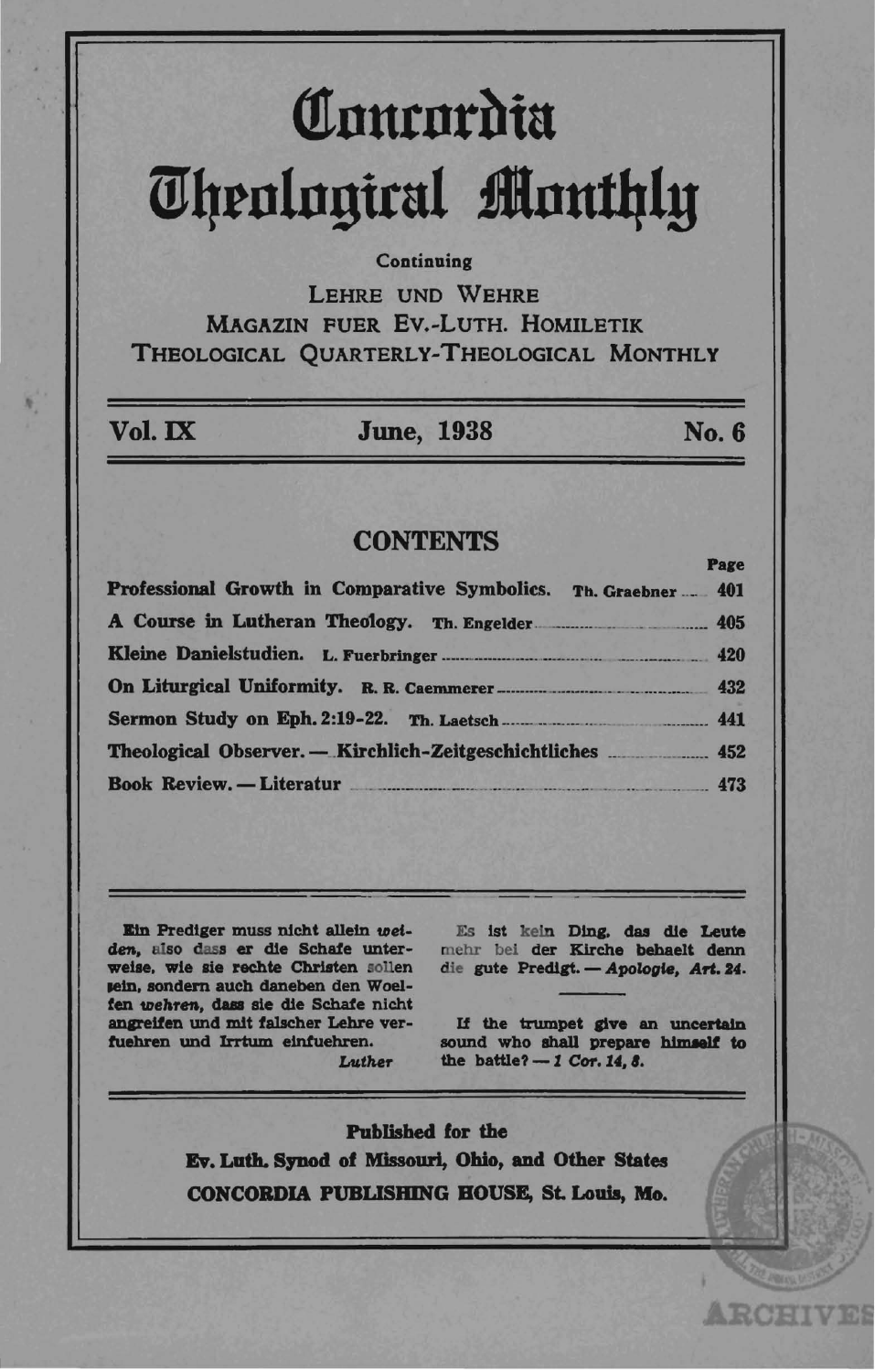# *Concordia Theological Monthly*

| Vol. IX | <b>JUNE, 1938</b> | No. 6 |
|---------|-------------------|-------|
|         |                   |       |

#### **Professional Growth in Comparative Symbolics**

The continued acquaintance of the Lutheran minister with comparative symbolics  $-$  not to speak of his growth in this field of theology  $-$  is beset with peculiar difficulties. The field is very large, comprising all the forms in which organized religion is represented in the world. Even if we limit the practical study of the subject to the religious movements found in the United States, the task of becoming acquainted with their doctrine is a prodigious one. Let us grant at the outset that much of the material related to comparative symbolics can never be acquired so as to be subject to recollection. What purpose would be served, indeed, if I were to memorize the articles of belief held by the various types of Dunkers or the Plymouth Brethren or by the different branches of the Methodist Church? But even if we grant that much of the detail of comparative symbolics need be available for reference only, the question just what should be regarded as authentic information on this subject presents a most difficult problem.

A concrete instance will serve to illustrate. Let me refer to the Anglican or Episcopal Church. The problem here should be a simple one since we are dealing with a body which has a definite creed. We are not thrown upon the resources of items in periodical literature, as we are in the case of all those bodies which have no formal statement of doctrine. The Anglican Church has the Thirty-Nine Articles, and it has the Book of Common Prayer. We study these documents and discover a large evangelical element. We find papal error denounced. We are dealing with a body that accepts the Scriptures as its authority of doctrine. It stresses the Atonement, and the Holy Spirit's work of conversion and sanctification. We read all this, and yet we find ourselves staggered when a parishioner asks: "What do they teach in the Episcopal Church?" The answer will have to be anything else but, "The doctrine of Reformed theology," or, "The Reformed doc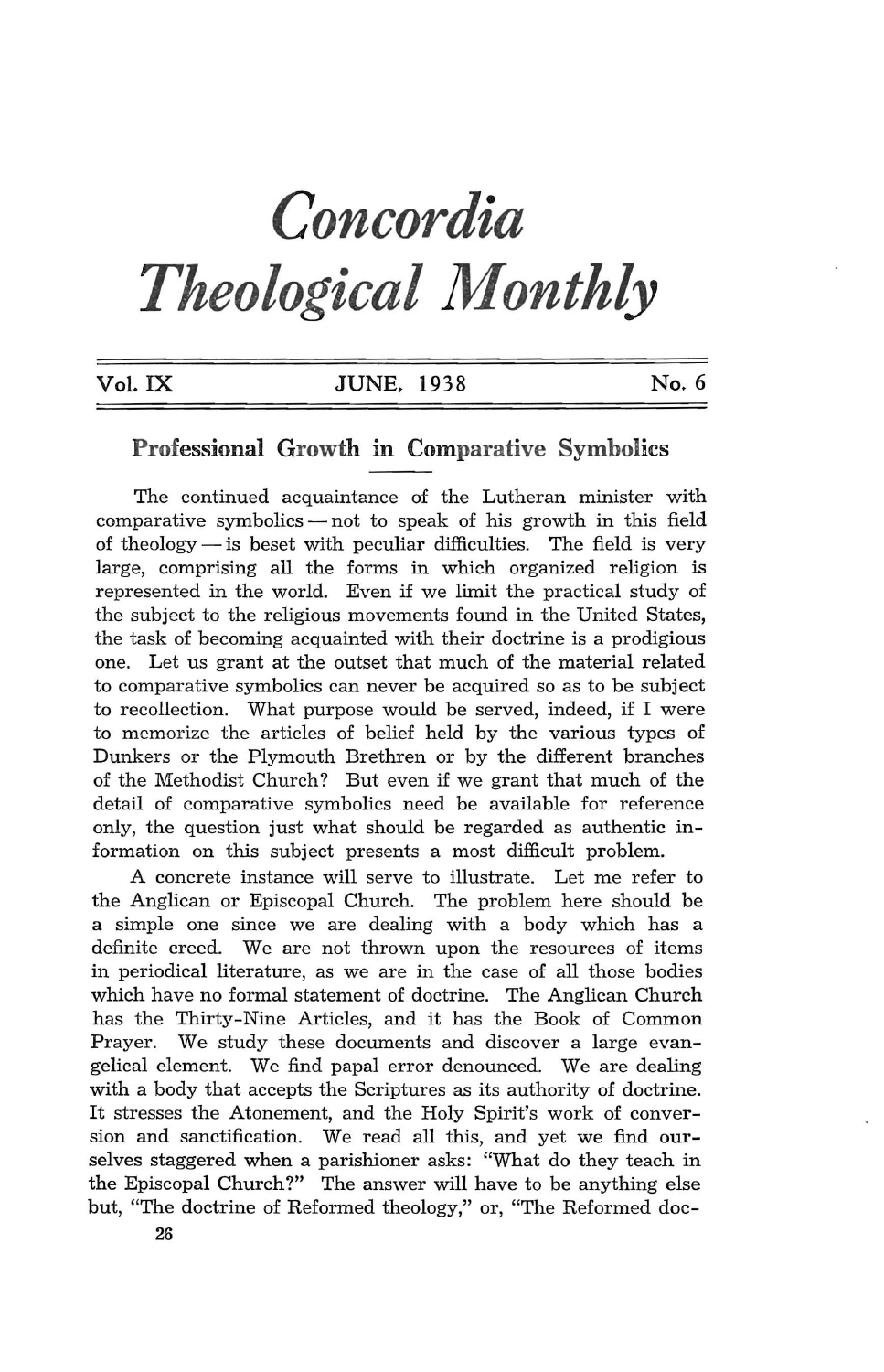trine mixed with a great deal of sound teaching, as in the Book of Common Prayer." There is probably not a community in which this answer would be in accord with the facts. Your local rector may be High Church with the full Roman practise, not stopping short of holy water, the adoration of the saints, and the reservation of the Sacrament. Or the local Episcopal clergyman is Broad Church. He welcomes every lodge to his service, proclaims himself an evolutionist, and preaches a sermon against the inerrancy of the Bible. Yet both these rectors are Episcopal. To define their religious stand as "Reformed" or "Protestant" would be indeed far from the mark. One is a Romanist and regards "Protestant" as a term of reproach; the other holds views subversive of the very fundamentals of Christianity. Neither is Episcopal in the sense of his creed.

We begin to distinguish sharply between the questions "What does the Anglican Church teach" and "What do they teach in the Anglican Church?" A book has just been published (April, 1938) embodying a report of the Commission on Christian Doctrine appointed by the archbishops of Canterbury and York in 1922. It is entitled *Doctrine in the Church* of *England.* Observe: not "of" but "in." The Commission consisted of the archbishops of Canterbury and York and other distinguished churchmen. On every essential point they have either straddled the issue or have announced tolerance for error. They side-step the question of the Virgin Birth, asserting that some believe in it, while others hold "that a full belief in the historical Incarnation is more consistent [!] with the supposition that our Lord's birth took place under the normal conditions of human generation." The majority believe in the "traditional explanation that the tomb was empty because the Lord had risen," while others "incline to the belief that the connection made in the New Testament between the emptiness of the tomb and the appearances of the risen Lord belongs rather to the sphere of religious symbolism than to that of historical fact." They are quite forthright on inspiration: "The tradition of the inerrancy of the Bible commonly held in the Church until the beginning of the nineteenth century ... cannot be maintained in the light of the knowledge now at our disposal." Yet they declare that the Bible "may rightly be called 'the Word of God.' " This will suffice. In a signed letter contributed to the London Daily Letter of January 14, the Bishop of Willesden says regarding this report: "Of course, it will not change the Christian faith. That is impossible. It is not something to take the place of the creeds. Nor will it alter the forms of our Prayer Book services." Yet we have here a statement of "doctrines in the Church of England" which in a number of points definitely rejects those statements of the Anglican creed which in the study of comparative sym-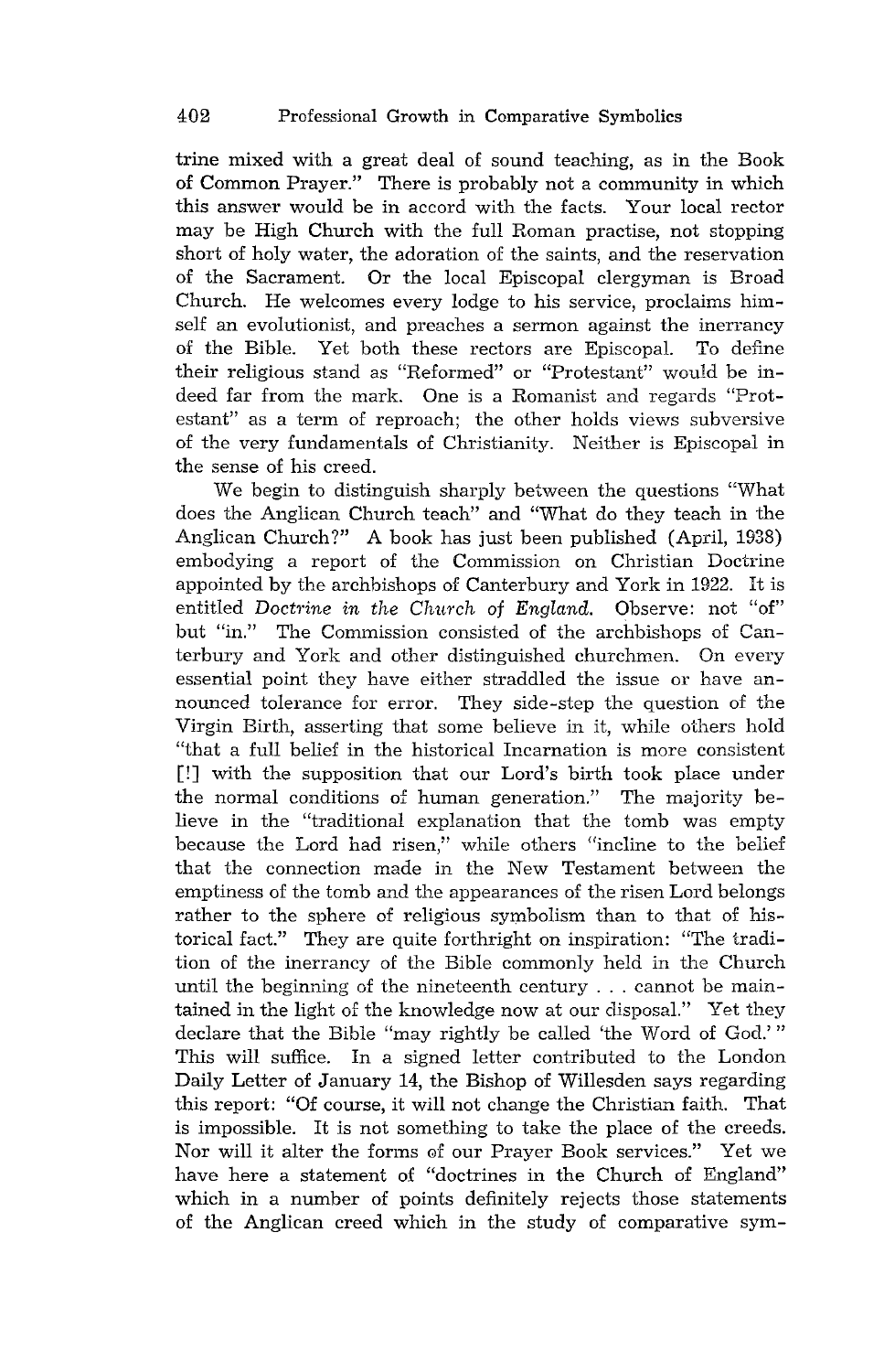bolics we are taught to accept as the doctrine of Anglicanism. It amounts simply to this, that there is a doctrine of the Episcopal Church, of the Presbyterian Church, of the Evangelical Synod (now united with the Reformed Church) and doctrines *taught in*  the Episcopal, the Presbyterian, the Evangelical-Reformed, etc., churches. The former are matters of historical record, the latter are the *actual doctrine,* and it is by no means said that the clergy of the same denomination in the same community will agree in its definition of what is to be regarded as Episcopal teaching.

The student of comparative symbolics has, accordingly, the choice of making his professional growth in this respect partake of an academic or of a practical character, and the two concepts are by no means a matter of attitude but affect the activities of the minister as counselor of his flock, as preacher and minister. We may distinguish between academic growth and practical experience in other fields of theological study. One can have a purely scholarly interest in New Testament Greek, and one may specialize in the study of the Greek New Testament for the purpose of building up one's ability as a minister of the Church. But there is a distinction that cuts deeper than this in the professional attitude of the minister towards comparative symbolics. In this subject a purely scholastic attitude will entail something of selfdeception or delusion. I may read the Westminster Confession in order to acquaint myself with the Presbyterian doctrine. I may supplement it with a study of the Book of Discipline and the Larger Catechism. I will gather from these standards that the Presbyterian Church holds the Bible to be the Word of God, believes in Jesus as the Second Person of the Trinity, teaches His substitutionary atonement and the need of regeneration through the work of the Holy Ghost. I will note also a Calvinistic interpretation of election and of the Sacraments, and the presbyterial view of church government. I may acquire all this information, together with the ability to quote chapter and page, and yet know nothing that is of true significance regarding the Presbyterian church in my own community. For all that I know, the minister may be an Auburn Affirmationist and as such a member of a very large group which has discarded great essentials, not only of Presbyterianism, but of Protestantism, yes, of Christianity.

I am in greater straits even when I am to form a realistic judgment regarding a communion like the Baptists. At least the Northern denomination of that name has given up in large measure the very first of the so-called Six Principles, namely, the supreme authority of Scripture, by which old-type Baptists intended to "exclude from doctrine and practise whatever is without Scriptural warrant." It is no longer true regarding Northern Baptists what was stated in the *Concordia Cyclopedia* only ten years ago, that, while divided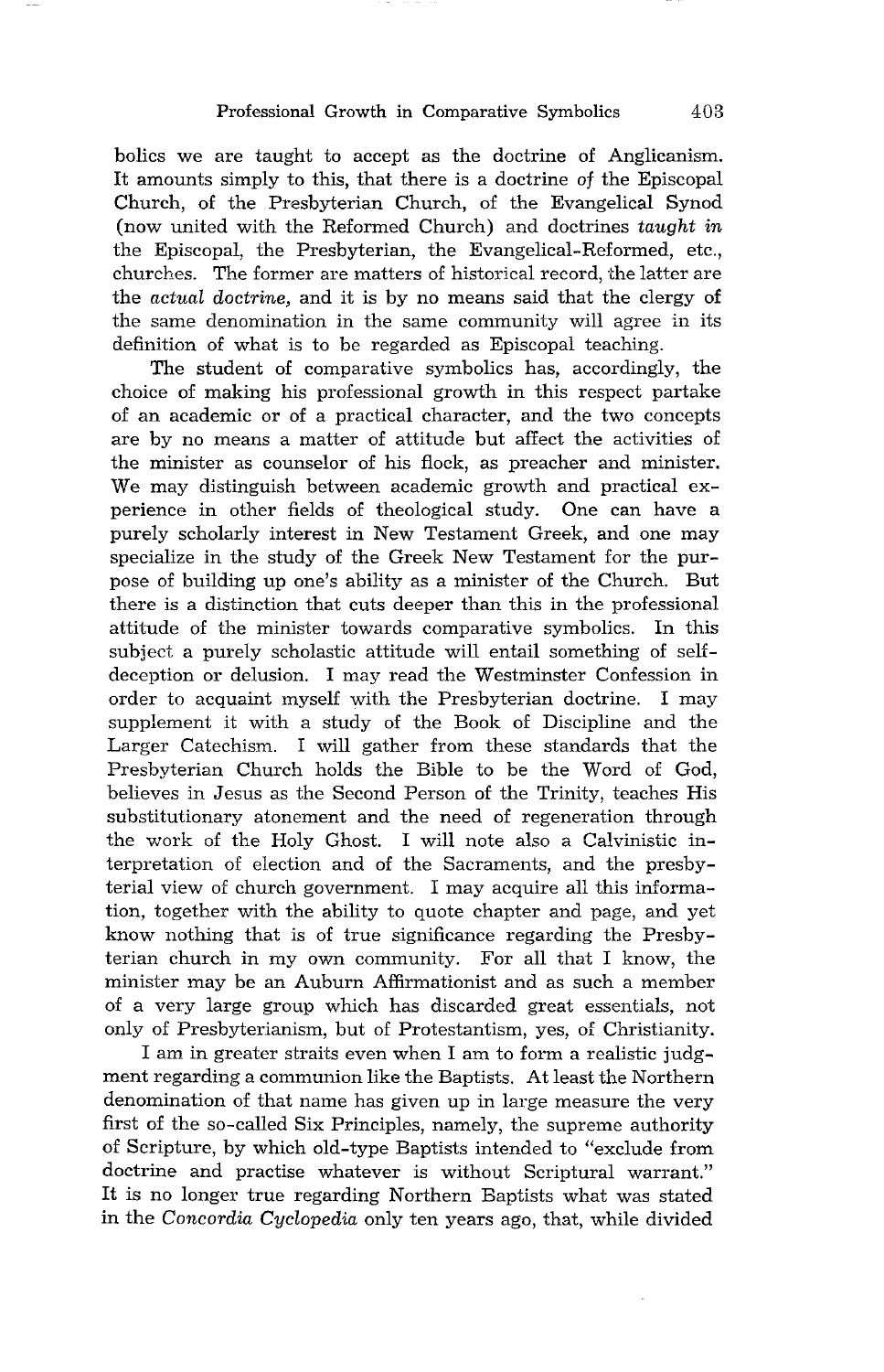into Conservatives and Liberals, "the denomination as such has always held, in a general way, to the plain teachings of the Word of God." Modernism has engulfed a great part of the denomination and today is in control of the theological seminaries. Of what practical value is it, then, to investigate the "Baptist doctrine"? There is no such thing. Even immersion is not insisted upon. Very similar statements must be made about the Methodist bodies, the Congregationalists, the United Brethren, the Christian Church.

The practical implications are important. We are in danger of acting on assumptions that have no basis in fact. To exemplify: we are engaged in a local canvass, and we discover among the cards a number of the entries "Church preference" followed by the designations "Baptist," "Methodist," "Presbyterian," etc. Acting on the purely academic judgment which classifies these denominations as Christian, Protestant, Evangelical, we lay all these cards aside as outside our possible interest in local mission-work. They cannot be "prospects" because they are members of a Christian church. As a matter of fact they may be members of an organization which has been under the tutelage of a rationalist these many years. We are sometimes astonished at the familiarity, on the one hand, which these people have with the Bible, and, on the other, at their utter lack of comprehension for Christian truth. The explanation is simple enough. In a nominally Christian church they have never heard the Gospel, and what preaching they have heard has served to prevent their understanding of the Scriptures and to close their eyes to such essential doctrines as those of redemption, atonement, justification. In other words, they have not been members of a flock guided by a shepherd who, with all his failings, is an undershepherd of Christ and whose office we must respect as a Christian ministry; but they have been sheep shepherded by a wolf.

What one should emphasize in the study of comparative symbolics today is not so much the historical teachings and spirit of church-bodies such as have been mentioned, as by a realistic attitude safeguard against unwarranted conclusions drawn from standards which are still referred to as the "creed" or "doctrinal basis" of the denominations but which have long ago yielded to a rationalistic and modernistic interpretation.

Crossing the denominational lines horizontally and diagonally are such movements as dispensationalism, revivalism, Oxford movement (Buchmanism), divine healing, socialism, pacifism, prohibition, and many others which today are far more characteristic of American church-bodies than their historic creeds. And since it is impossible to keep up with the literature of religious America, or even with the literature of one denomination, it behooves the minister of today to keep his eyes open for significant trends, un